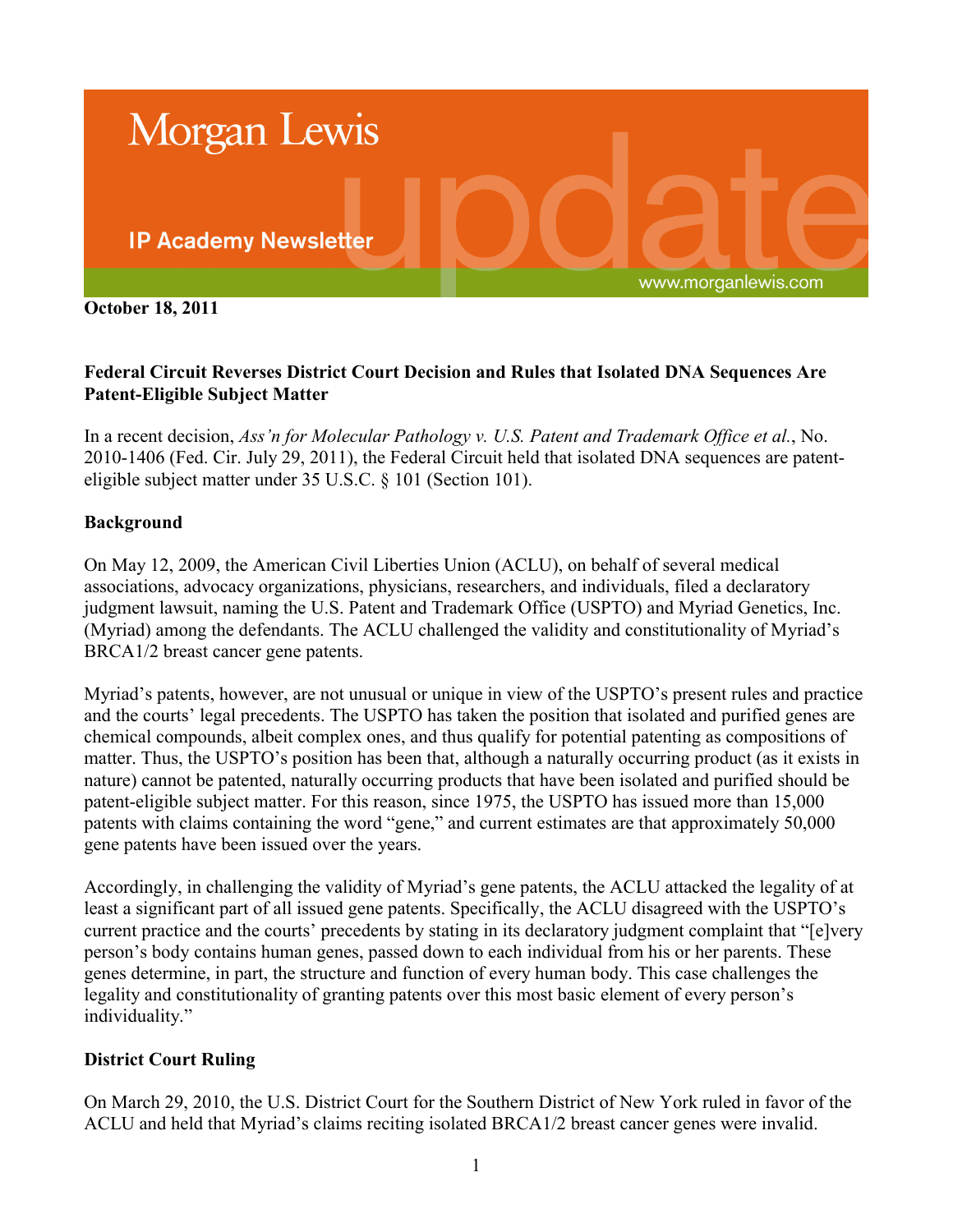Section 101 of the U.S. Patent Law defines the categories of statutory subject matter as "any new and useful process, machine, manufacture, or composition of matter or any new and useful improvement thereof." As the U.S. Supreme Court has noted, the terms in Section 101 reciting "manufacture" and "composition of matter," modified by the comprehensive "any," are "expansive terms," and "the language of Section 101 is extremely broad." Specifically, the Supreme Court previously interpreted Section 101 broadly to include "anything under the sun that is made by man." *Diamond v. Chakrabarty,*  447 U.S. 303,309 (1980). The broad reading of Section 101, however, has a limit. In interpreting Section 101, the Supreme Court has recognized three narrow categories of subject matter that fall outside the scope of Section 101: "laws of nature, physical phenomena, and abstract ideas." *Bilski v. Kappos*, 130 S.Ct. 3218, 3225 (2010).

In his opinion, district court judge Robert W. Sweet reasoned that Myriad's challenged claims encompass patent-*ineligible* subject matter because the underlying BRCA genes exist in nature and thus are part of the laws of nature, which are not patentable.

# **Federal Circuit Decision**

On appeal, the Federal Circuit reversed Judge Sweet's decision and ruled that isolated DNA sequences are patent-eligible subject matter under Section 101. In reviewing the district court's decision, the Federal Circuit began by setting out the legal framework established by the Supreme Court for patenteligible subject matter in important earlier Supreme Court decisions: *Diamond v. Chakrabarty,* 447 U.S. 303 (1980), and *Funk Brother Seed Co. v. Kalo Inoculant Co.*, 333 U.S. 127 (1948). In those cases, the Supreme Court stated that the distinction made "between a product of nature and a human-made invention for purposes of § 101 turns on a change in the claimed composition's identity compared with what exists in nature." Relying on the Supreme Court's earlier rulings, the Federal Circuit therefore reasoned that Myriad's claims that "cover molecules that are markedly different—[that is,] have a distinctive chemical identity and nature—from molecules that exist in nature," are drawn to patent*eligible* subject matter under Section 101.

Specifically, with respect to the isolated DNA sequences, the Federal Circuit majority pointed out that these molecules no longer retain the chemical bond that the naturally occurring genes would have with other genetic materials, stating that the "covalent bonds in this case separate one chemical species from another." The Federal Circuit majority further emphasized that "the PTO has issued patents directed to DNA molecules for almost thirty years," and noted that any change in the law to exclude DNA inventions from the broad scope of Section 101 would have to come from Congress, not the courts.

While reversing the district court's decision on the patentability of isolated DNA sequences, however, the Federal Circuit affirmed the district court's decision on the patentability of some of Myriad's diagnostic method claims. Specifically, the Federal Circuit found that the claims directed to the methods of comparing or analyzing sequences only cover abstract mental processes and therefore fell outside Section 101 in view of the Supreme Court's famous *Bilski* decision.

Based on this decision by the Federal Circuit, isolated DNA sequences remain patent-eligible subject matter. The Federal Circuit, however, affirmed the district court's finding that the diagnostic method claims that are not tied to a machine or a transformative step are invalid.

A copy of the opinion can be found at [http://www.cafc.uscourts.gov/images/stories/opinions-orders/10-](http://www.cafc.uscourts.gov/images/stories/opinions-orders/10-1406.pdf) [1406.pdf.](http://www.cafc.uscourts.gov/images/stories/opinions-orders/10-1406.pdf)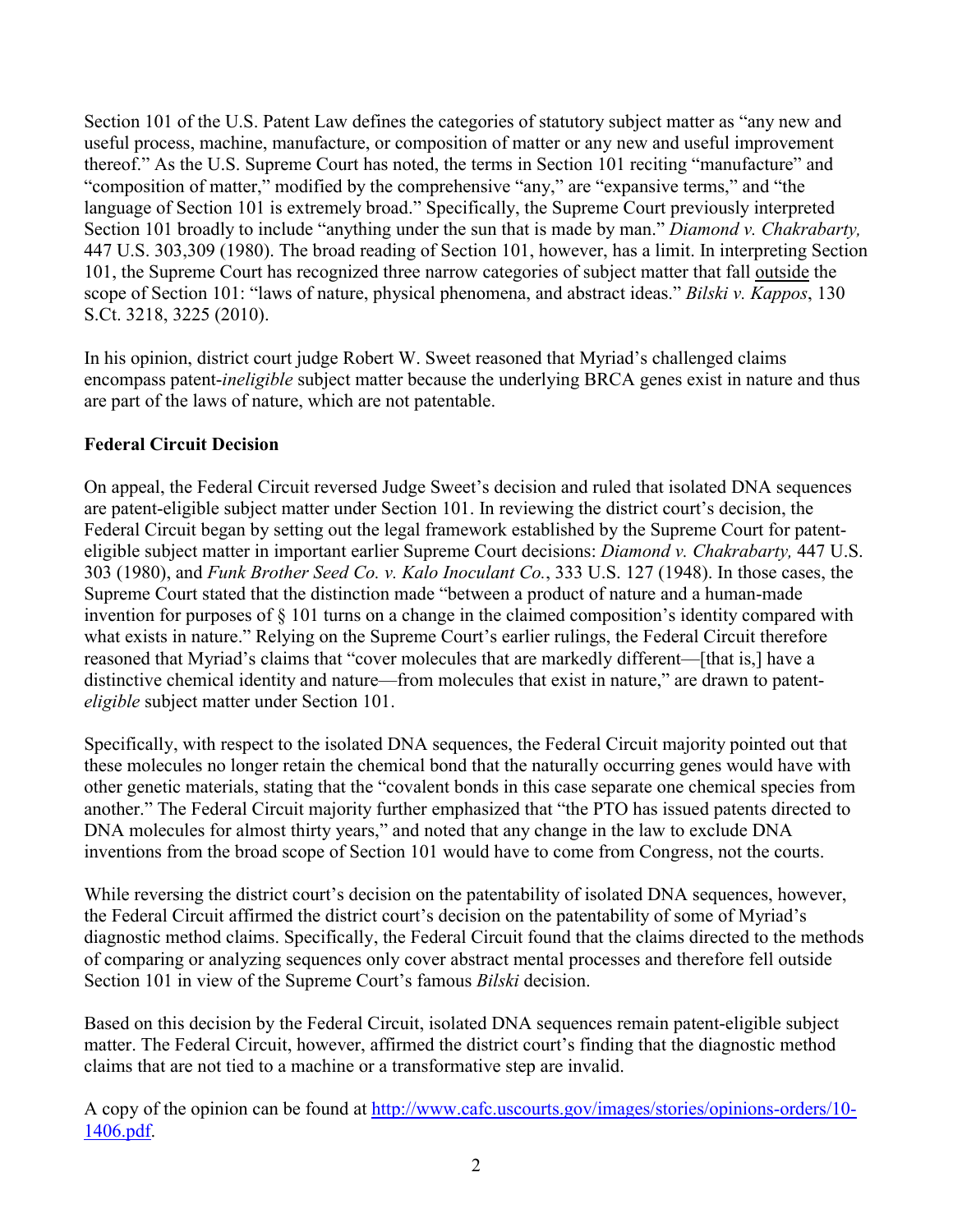### **On Remand from the Federal Circuit, the District Court in** *Lucent v. Microsoft* **Rules Lucent Again Failed to Properly Apply the Entire Market Value Rule**

In another chapter of the long saga of the *Lucent Technologies, Inc. v. Microsoft* litigation, the U.S. District Court for Southern District of California (Judge Huff) (Case No. 07-CV-2000) in July granted in part and denied in part Microsoft's motion in limine challenging Lucent's supplemental expert report on damages. The opinion can be found at *Lucent Techs., Inc. v. Microsoft Corp.*, 2011 WL 2728317 (July 13, 2011). The district court excluded the opinions of Lucent's damages expert to the extent they were based on the entire market value of the accused software products. However, the district court stated it would revisit this ruling at trial if Lucent meaningfully apportions the per-unit price of the accused product.

# **Background**

Lucent sued Gateway alleging infringement of "the Day patent," which the Federal Circuit has described as "generally directed to a method for entering information into fields on a computer screen without using a keyboard." Microsoft voluntarily joined the lawsuit and a jury trial was held in the U.S. District Court for the Southern District of California. At trial, Lucent alleged that four Microsoft products indirectly infringed the Day patent. Lucent sought reasonable royalty damages of \$561.9 million "based on an 8% royalty [on sales of] the accused software products" and Microsoft countered that "a lumpsum payment of \$6.5 million" adequately compensated Lucent. The jury returned a verdict awarding Lucent a lump-sum royalty payment of more than \$350 million dollars. Microsoft appealed, arguing that the verdict was based on an improper application of the entire market value rule and was not supported by "substantial evidence." On September 11, 2009, the Federal Circuit issued its opinion in *Lucent Techs. v. Gateway, Inc.*, 580 F.3d 1301, vacating the \$350 million dollar award against Microsoft and remanding for a new trial solely on the issue of damages because it found that the original verdict was not supported by substantial evidence.

# **Valuation of Damages**

Upon remand to the district court, the parties submitted new damages reports in light of the Federal Circuit's opinion. On December 7, 2010, each of the parties filed motions in limine to challenge the damages report of the other party. However, while the district court was considering these motions, the Federal Circuit issued its opinion in *Uniloc USA, Inc. v. Microsoft Corp.*, 632 F.3d 1292 (Fed. Cir. 2011).

In *Uniloc*, the Federal Circuit clarified that to be able to use the entire market value of the product, it is not enough to simply assert a low enough royalty rate without showing that the patented feature is the basis—or a substantial basis—for consumer demand. *See Uniloc*, 632 F.3d at 1319–20. Accordingly, the Federal Circuit rejected the argument that "the base used in a running royalty calculation can always be the value of the entire commercial embodiment, as long as the magnitude of the rate is within an acceptable range as determined by the evidence." *See Lucent Techs., Inc. v. Gateway, Inc.*, 580 F.3d 1301, 1338–39 (Fed. Cir. 2009). If the patentee cannot meet the test for the entire market value rule, then "the patentee . . . must in every case give evidence tending to separate or apportion the defendant's profits and the patentee's damages between the patented feature and the unpatented features." *Uniloc*, 632 F.3d at 1318. In other words, unless a party satisfies the entire market value test, a patentee seeking damages for a component cannot use the entire market value of the larger product as a royalty base.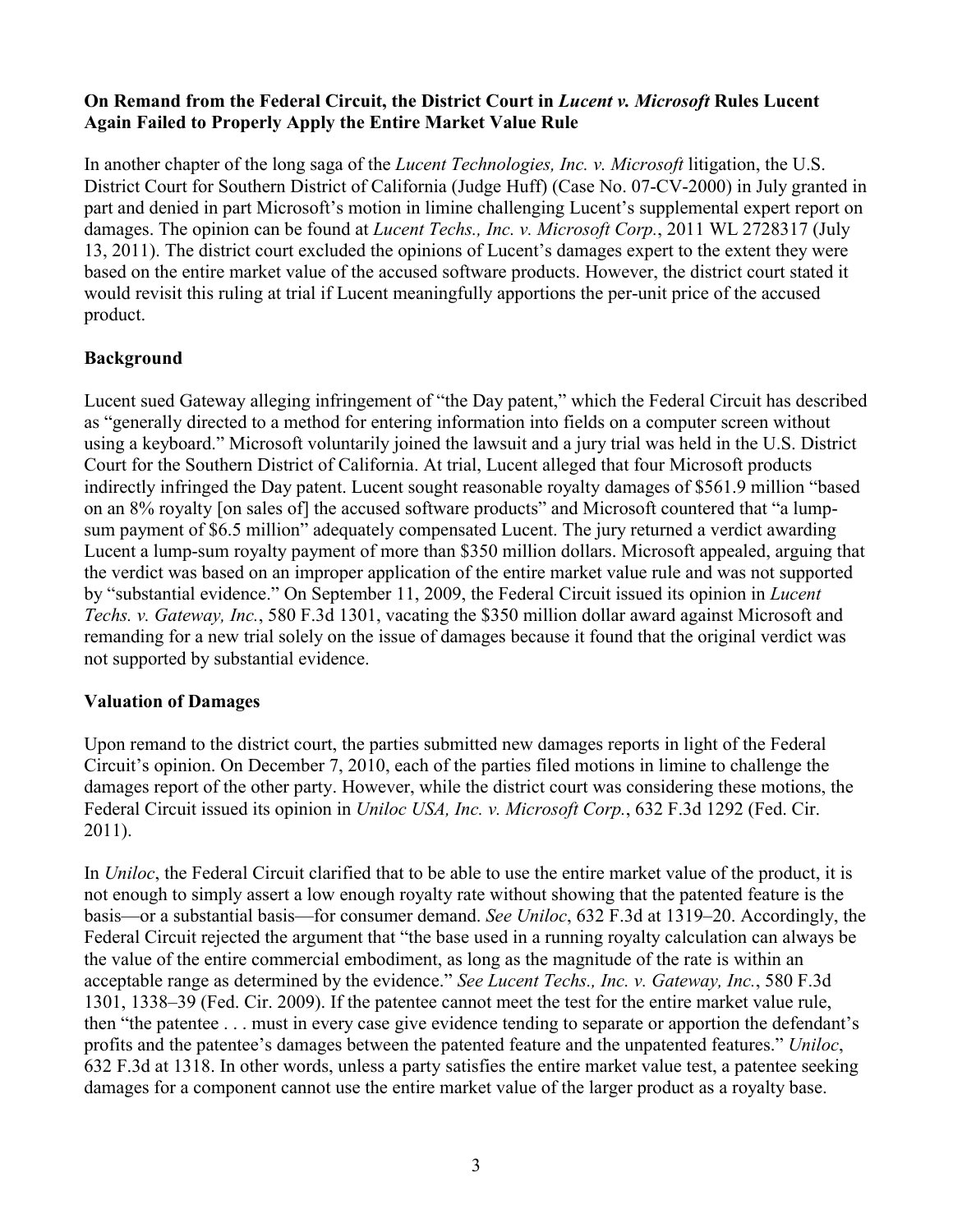In light of the *Uniloc* opinion, the district court permitted the parties to update their damages experts' reports. On May 13, 2011, after the parties submitted their revised experts' reports in light of the *Uniloc* decision, the parties filed another set of motions in limine challenging the damages reports of each party. On June 16, 2011, the district court issued an order denying in part and granting in part the motions. In its order regarding Lucent's damage calculations, the court stated that "[i]n summary, the Court concludes that Lucent fails to properly apportion its damages calculation to separate between the patented features and unpatented features of Microsoft Outlook. Lucent must perform an additional apportionment in order to introduce a proper royalty base for its damages calculation or meet the three factored test for the entire market value rule if it seeks to use all revenue from infringing copies of Outlook as its base." On June 23, 2011, Lucent's damages expert supplied his supplemental expert report. Microsoft again brought a motion in limine to challenge the Lucent expert's supplemental report in violation of *Daubert* and the entire market value rule.

The district court noted that "[t]he entire market value rule allows a patentee to assess damages based on the entire market value of the accused product only where the patented feature creates the 'basis for customer demand' or 'substantially create[s] the value of the component parts,'" *Uniloc*, 632 F.3d at 1318, or where the patented feature was of "such paramount importance that it substantially created the value of the component parts," *Rite-Hite Corp. v. Kelley Co.*, 56 F.3d 1538, 1549 (Fed. Cir. 1995). Microsoft alleged that Lucent's supplemental expert report still failed to properly apportion. The district court agreed with Lucent. Lucent's supplemental damages report purports to do a per-unit analysis rather than basing the analysis on the entire product revenue. Nevertheless, the district court stressed that unless the patentee can show that the component was the basis or a substantial basis for consumer demand, then "the patentee . . . must in every case give evidence tending to separate or apportion the defendant's profits and the patentee's damages between the patented feature and the unpatented features." *Uniloc*, 632 F.3d at 1318.

The district court found that Lucent's per-unit analysis still relied solely on the whole per unit price of Outlook—\$67.39—without apportioning this to account for all the other unpatented features that consumers use besides the Day patent technology even when consumers invoke the Day patent methods. Lucent contented that it should be allowed to introduce the entire market value of Outlook because such consideration is rooted in Microsoft's license practices. The district court, however, noted that while these licenses may be relevant to several of the *Georgia-Pacific* factors used to determine a reasonable royalty, Lucent still needed to further apportion by some measure to separate between the patented and unpatented features, as tied to the facts of the case and economic realities. The district court concluded that Lucent had failed to apportion by any further measure, and therefore excluded portions of Lucent's damages expert's report for failure to apportion.

For more information on the issues discussed in this Newsletter, please contact any of the following Morgan Lewis attorneys:

| 713.890.5165 | ehawes@morganlewis.com    |
|--------------|---------------------------|
| 713.890.5170 | dlevy@morganlewis.com     |
|              |                           |
| 202.739.5970 | $r$ busby@morganlewis.com |
| 202.739.5501 | rgaybrick@morganlewis.com |
|              |                           |